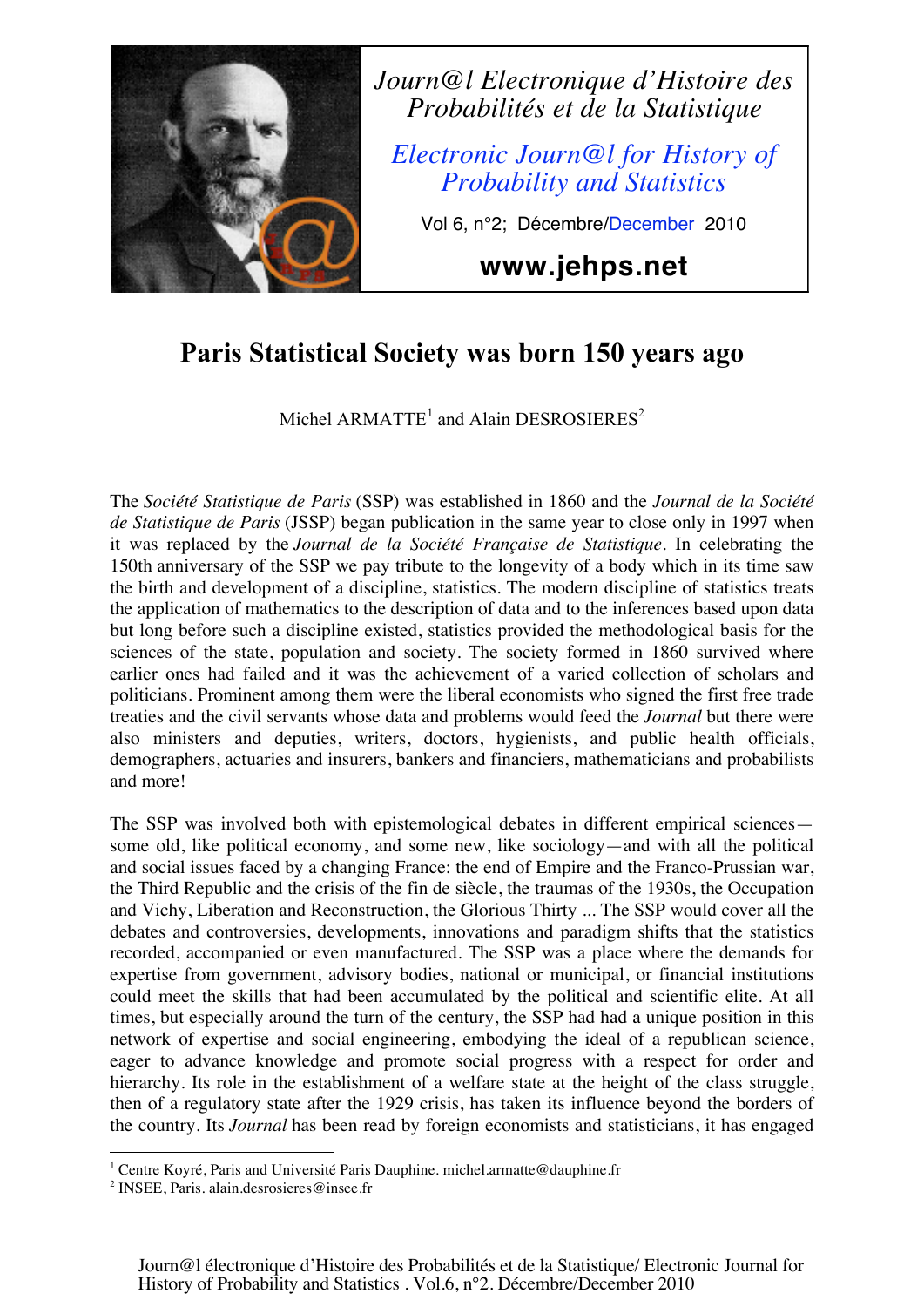with the statistical societies of other nations and taken part in the activities first of the International Statistical Congress and then of the International Statistical Institute. This year also marks the 125th anniversary of the latter.

To mark the sesquicentenary of the SSP, a **symposium** had been organised to consider how this learned society achieved its three complementary goals:

- To promote the establishment of a discipline, both theoretical and practical, which gradually freed itself from its original preoccupations of state and population to become the foundation of new sciences of observation.
- To use its expertise and position as a bridge between administration and science to help bring into being successive forms of the "social contract" whether at local or national level.
- To play a major role in international cooperation on economic and social statistics by helping to ensure the production of more useful statistics and by assisting in the creation of the required institutions, of which the ILO is an example.

The celebration took the form of an international scientific conference held in Paris on 24 September 2010. It brough together the work of historians of different disciplines. The contributions reflected the disciplines represented in the SSP, the roles the Society has played within France and its impact on foreign politicians and scholars.

The first four texts proposed in this issue, aimed at delineating the history of the Society are based on historiographical materials which are historical papers, often written at the occasion of previous anniversaries, or on the contents of the *Journal de la Société de Statistique de Paris*. This hitherto neglected material ought to be better known and will surely become so now that the volumes are being scanned. In this French context the aim is also to give an idea of the variety of disciplines for which the Society constituted an important forum, and even a melting pot for some important questions of the discipline. The five texts presented next illustrate the international position of the SSP by showing its role in the statistical concert of nations, or the exchanges between French statisticians with those of other countries as Belgium, United Kingdom, Netherlands or Russia.

Michel Armatte's paper deals with an analysis of the existing historiography [Faure (1909), Damiani (1987, 1988 et 1989), Depoid (1961), Kang (1989) Rosenfeld (1997), Droesbeke (2005)] and his text shows that this historiography teaches us more about the institutional history of the SSP than its scientific history. To study the scientific activity, he proposes to survey the set of 148 volumes of the *Journal de la Société de Statistique de Paris* and to extend Damiani and Kang's studies in order to identify for each period what were the main themes present in the journal, the authors and important papers, with a particular focus on demography and economics.

Antoine Falguerolles scrutinizes Fernand Faure's role in administrative statistics at the end of 19th Century and analyzes his 1909 paper on the precursors with a special emphasis on characters such as Dupin, Lamarck… He draws a picture of the succession of the societies that have anticipated the creation of the SSP, as early as the Napoleonic period. Public statistics is a major component of the disciplinary spectrum covered by the SSP.

Béatrice Touchelay, by concentrating over the period 1930-1970, presents the deep transformation of the public service of statistics begun during the Occupation and the years following the Liberation which allowed changes to the small *Statistique générale de la* 

 $\mathcal{D}$ 

Journ@l électronique d'Histoire des Probabilités et de la Statistique/ Electronic Journal for History of Probability and Statistics . Vol.6, n°2. Décembre/December 2010